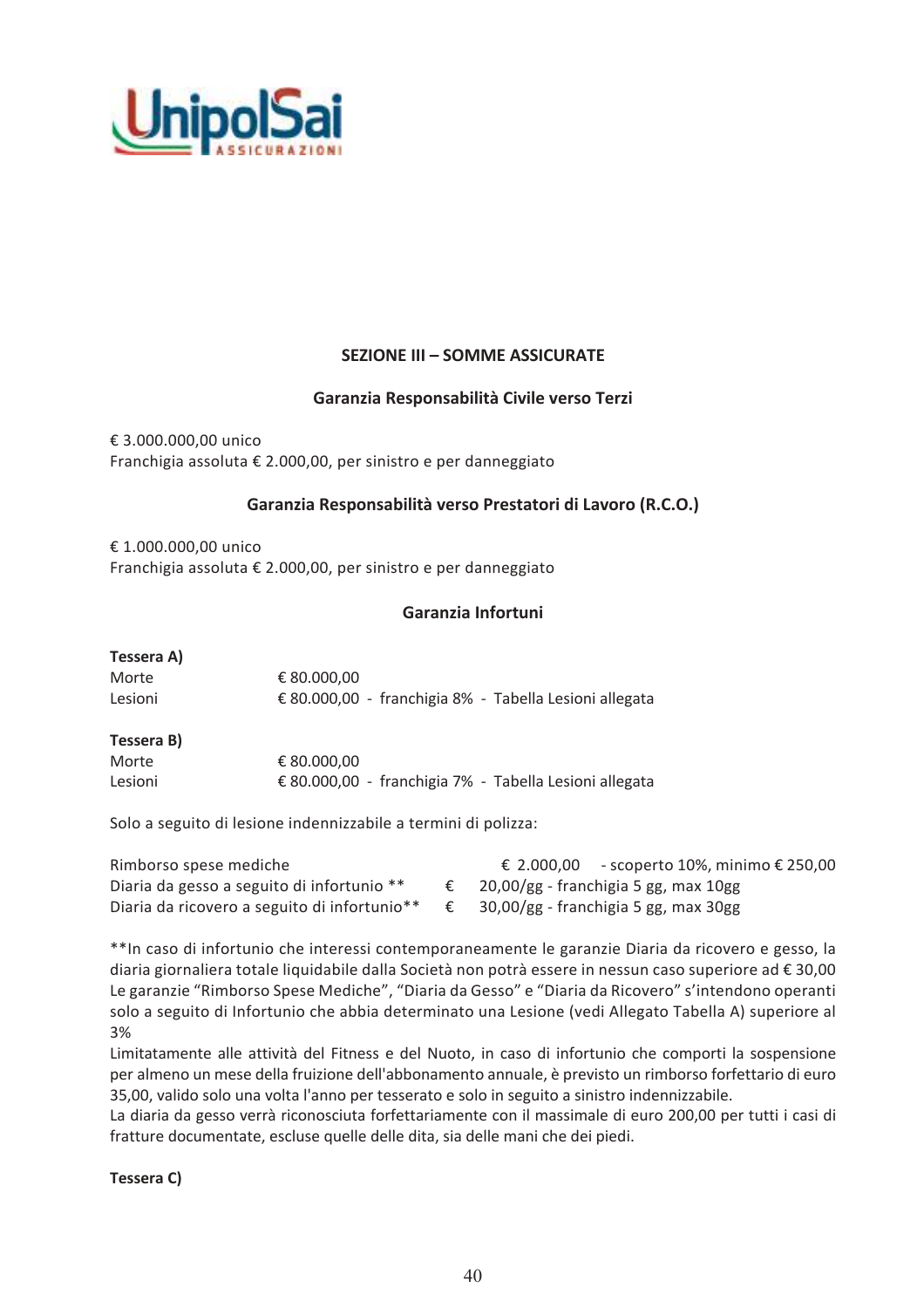

Morte € 80.000.00 € 80.000,00 - franchigia 8% - Tabella Lesioni allegata Lesioni

Solo a seguito di lesione indennizzata per invalidità permanente:

| Rimborso spese mediche                       | € 2.500.00 | - scoperto 10%, minimo € 250,00                 |
|----------------------------------------------|------------|-------------------------------------------------|
| Diaria da gesso a seguito di infortunio **   |            | $\epsilon$ 30,00/gg - franchigia 5 gg, max 20gg |
| Diaria da ricovero a seguito di infortunio** |            | € 30,00/gg - franchigia 5 gg, max 30gg          |

\*\* In caso di infortunio che interessi contemporaneamente le garanzie Diaria da ricovero e gesso, la diaria giornaliera totale liquidabile dalla Società non potrà essere in nessun caso superiore ad € 30,00 Le garanzie "Rimborso Spese Mediche", "Diaria da Gesso" e "Diaria da Ricovero" s'intendono operanti solo a seguito di Infortunio che abbia determinato una Lesione (vedi Allegato Tabella A) superiore all'8%. Per i soli sport equestri, tali garanzie si intendono operanti a seguito di infortunio che abbia determinato una Lesione superiore al 3%.

| Tessera C1) |                                                        |
|-------------|--------------------------------------------------------|
| Morte       | € 80.000.00                                            |
| Lesioni     | € 80.000,00 - franchigia 8% - Tabella Lesioni allegata |

Solo a seguito di lesione indennizzata per invalidità permanente:

| Rimborso spese mediche                       | € 3.000.00 | - scoperto 10%, minimo € 250,00                 |
|----------------------------------------------|------------|-------------------------------------------------|
| Diaria da gesso a seguito di infortunio **   |            | $\epsilon$ 30,00/gg - franchigia 5 gg, max 20gg |
| Diaria da ricovero a seguito di infortunio** |            | € 30,00/gg - franchigia 5 gg, max 30gg          |

\*\* In caso di infortunio che interessi contemporaneamente le garanzie Diaria da ricovero e gesso, la diaria giornaliera totale liquidabile dalla Società non potrà essere in nessun caso superiore ad € 30,00 Le garanzie "Rimborso Spese Mediche", "Diaria da Gesso" e "Diaria da Ricovero" s'intendono operanti solo a seguito di Infortunio che abbia determinato una Lesione (vedi Allegato Tabella A) superiore all'8%. Per i soli sport equestri, tali garanzie si intendono operanti a seguito di infortunio che abbia determinato una Lesione superiore al 3%.

### Tessera D)

Morte € 80.000.00 Lesioni € 80.000,00 - franchigia 9% - Tabella Lesioni allegata

**IL CONTRAENTE** 

LA COMPAGNIA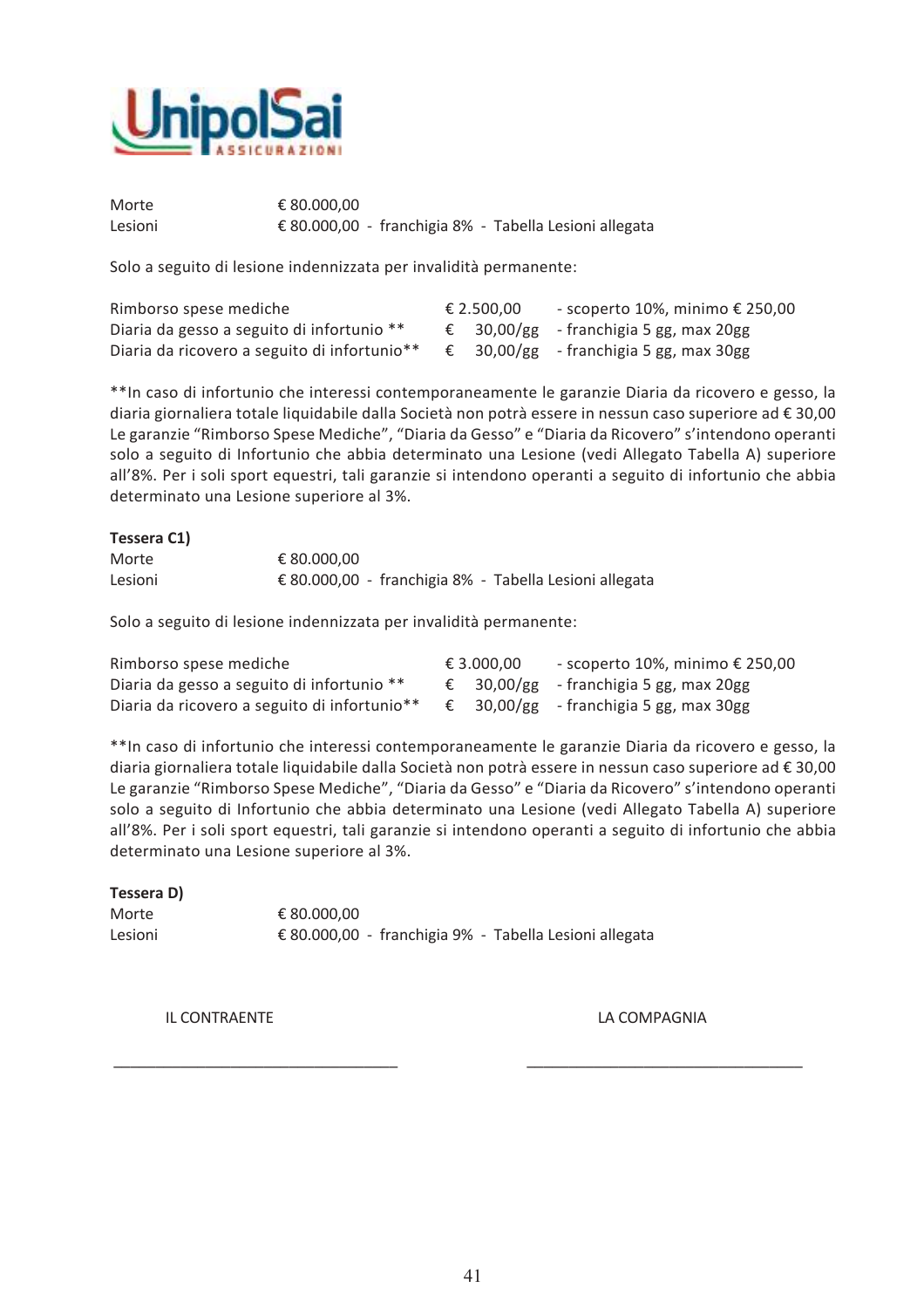

# **ALLEGATO: TABELLA A**

## **TABELLA LESIONI TIPOLOGIA DI LESIONE**

| <b>LESIONI APPARATO SCHELETRICO</b>                                                                                  |           |
|----------------------------------------------------------------------------------------------------------------------|-----------|
| <b>CRANIO</b>                                                                                                        |           |
| FRATTURA OSSO FRONTALE O OCCIPITALE O PARIETALE O TEMPORALE O LINEE DI FRATTURA<br>INTERESSANTI TRA LORO TALI OSSA   | 7,00 %    |
| <b>FRATTURA SFENOIDE</b>                                                                                             | 5,00 %    |
| FRATTURA OSSO ZIGOMATICO O MASCELLARE O PALATINO O LINEE DI FRATTURA INTERESSANTI TRA<br>LORO TALI OSSA              | $3,00\%$  |
| FRATTURA LEFORT l° (distacco dell'arcata dentaria superiore dal mascellare)                                          | $4,00\%$  |
| FRATTURA LEFORT II <sup>o</sup> O III <sup>o</sup> (non cumulabili tra loro né con LEFORT I <sup>o</sup> )           | $7,00\%$  |
| <b>FRATTURA ETMOIDE</b>                                                                                              | $3,00\%$  |
| FRATTURA OSSO LACRIMALE o JOIDEO o VOMERE (non cumulabile)                                                           | $2,00\%$  |
| <b>FRATTURA OSSA NASALI</b>                                                                                          | $2,50\%$  |
| FRATTURA MANDIBOLARE(PER LATO)                                                                                       | $4,00\%$  |
| LACERAZIONE DEL TIMPANO DA BAROTRAUMA                                                                                | $5,00\%$  |
| TRAUMA CRANICO COMMOTIVO CON FOCOLAI CONTUSIVI A LIVELLO CEREBRALE                                                   | 8,00 %    |
| <b>COLONNA VERTEBRALE</b>                                                                                            |           |
| <b>TRATTO CERVICALE</b>                                                                                              |           |
| FRATTURA CORPO III°-IV°-V°-VI°-VII° VERTEBRA (PER OGNI VERTEBRA)                                                     | $6,00\%$  |
| FRATTURA PROCESSO SPINOSO O PROCESSI TRASVERSI IIIº-IVº-Vº-VIº-VIIº VERTEBRA (PER OGNI<br><b>VERTEBRA</b> )          | $2,00\%$  |
| FRATTURA CORPO O PROCESSO TRASVERSO O PROCESSO SPINOSO IIº VERTEBRA                                                  | 8,00 %    |
| FRATTURA ARCO ANTERIORE O ARCO POSTERIORE O MASSE LATERALI (PROCESSO TRASVERSO 0<br>PROCESSI ARTICOLARI) I- VERTEBRA | $10,00\%$ |
| <b>TRATTO DORSALE</b>                                                                                                |           |
| FRATTURA DEL CORPO DALLA 1º ALLA XIº VERTEBRA (PER OGNI VERTEBRA)                                                    | $4,00\%$  |
| FRATTURA DEL CORPO XIIº VERTEBRA                                                                                     | 8,00 %    |
| FRATTURA PROCESSO SPINOSO O PROCESSI TRASVERSI DALLA Iº ALLA XIIº VERTEBRA (PER OGNI<br><b>VERTEBRA</b>              | $2,00\%$  |
| <b>TRATTO LOMBARE</b>                                                                                                |           |
| FRATTURA CORPO (PER OGNI VERTEBRA)                                                                                   | 8,00 %    |
| FRATTURA PROCESSO SPINOSO O PROCESSI TRASVERSI DALLA lº ALLA Vº VERTEBRA (PER OGNI<br><b>VERTEBRA)</b>               | $2,00\%$  |
| <b>OSSO SACRO</b>                                                                                                    |           |
| FRATTURA CORPI VERTEBRALI O BASE O ALI O PROCESSI ARTICOLARI O APICE O CRESTE SPINALI                                | $4.00\%$  |
| <b>COCCIGE</b>                                                                                                       |           |
| FRATTURA CORPI O BASE O CORNA O PROCESSI TRASVERSI O APICE                                                           | $4,00\%$  |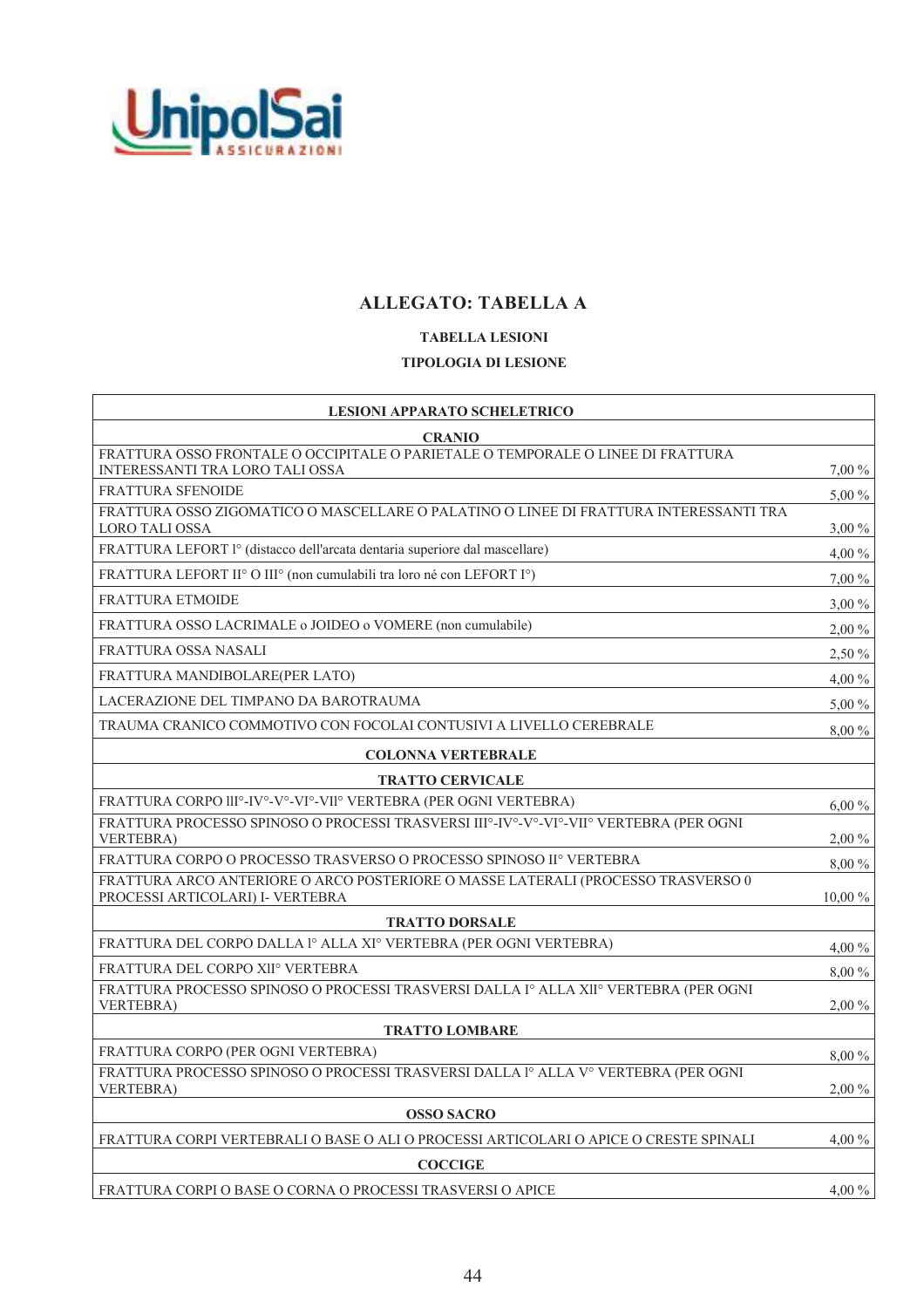

| <b>BACINO</b>                                                                                                     |           |
|-------------------------------------------------------------------------------------------------------------------|-----------|
| FRATTURA ALI ILIACHE O BRANCA ILEO-ISCHIO-PUBICA (DI UN LATO) O DEL PUBE                                          | $3,00\%$  |
| FRATTURA ACETABOLARE (PER LATO)                                                                                   | $6,00\%$  |
| <b>TORACE</b>                                                                                                     |           |
| FRATTURA CLAVICOLA(PER LATO)                                                                                      | $4,00\%$  |
| <b>FRATTURA STERNO</b>                                                                                            | 2,00 %    |
| FRATTURA DI UNA COSTA(COMPOSTA)                                                                                   | $0,50\%$  |
| FRATTURA DI UNA COSTA(SCOMPOSTA)                                                                                  | $1,50\%$  |
| FRATTURA SCAPOLA(PER LATO)                                                                                        | $3,00\%$  |
| PNEUMOTORACE DA BAROTRAUMA                                                                                        | $6,00\%$  |
| PNEUMOPERICARDIO DA BAROTRAUMA                                                                                    | $10,00\%$ |
| <b>ARTO SUPERIORE (DX o Sn)</b>                                                                                   |           |
| <b>BRACCIO</b>                                                                                                    |           |
| FRATTURA DIAFISARIA OMERALE                                                                                       | $3,00\%$  |
| FRATTURA EPIFISI PROSSIMALE O SUPERIORE OMERALE (DELIMITATA DAL COLLO CHIRURGICO)                                 | $6,00\%$  |
| FRATTURA EPIFISI DISTALE O INFERIORE OMERALE (DELIMITATA DALLA LINEA IDEALE CHE UNISCE<br>TROCLEA E CAPITELLO)    | $6,00\%$  |
| <b>AVAMBRACCIO</b>                                                                                                |           |
| FRATTURA DIAFISARIA RADIALE                                                                                       | $2,00\%$  |
| FRATTURA EPIFISI PROSSIMALE RADIO(FRATTURA TUBEROSITA' RADIALE O CAPITELLO O COLLO O<br>CIRCONFERENZA ARTICOLARE) | 4,00 %    |
| FRATTURA EPIFISI DISTALE RADIO(FACCIA ARTICOLARE CARPICA O PROCESSO STILOIDEO O INCISURA<br><b>ULNARE</b> )       | 4,00 %    |
| FRATTURA DIAFISARIA ULNARE                                                                                        | $2,00\%$  |
| FRATTURA EPIFISI PROSSIMALE ULNA (OLECRANO O PROCESSO CORONOIDEO O INCISURA SEMILUNARE<br>E RADIALE)              | $4,00\%$  |
| FRATTURA EPIFISI DISTALE (CAPITELLO O CIRCONFERENZA ARTICOLARE O PROCESSO STILOIDEO)                              | $4,00\%$  |
| FRATTURA BIOSSEA RADIO E ULNA COMPOSTA                                                                            | 4,00 %    |
| FRATTURA BIOSSEA RADIO E ULNA SCOMPOSTA                                                                           | 5,00 %    |
| <b>POLSO E MANO</b>                                                                                               |           |
| FRATTURA SCAFOIDE                                                                                                 | 5,00 %    |
| FRATTURA SEMILUNARE                                                                                               | $3,00\%$  |
| FRATTURA PIRAMIDALE                                                                                               | $2,00\%$  |
| FRATTURA PISIFORME                                                                                                | $1,00\%$  |
| FRATTURA TRAPEZIO                                                                                                 | 2,00 %    |
| FRATTURA TRAPEZOIDE                                                                                               | $2,00\%$  |
| FRATTURA CAPITATO                                                                                                 | 2,00 %    |
| FRATTURA UNCINATO                                                                                                 | $2,00\%$  |
| FRATTURA <sup>1</sup> º METACARPALE                                                                               | $6,00\%$  |
| FRATTURA II° O III° O IV° O V° METACARPALE                                                                        | $3,00\%$  |
| SINDROME DA TUNNEL CARPALE O M. DI DUPUYTREN (trattato chirurgicamente)                                           | 4,00 %    |
| FRATTURA PRIMA FALANGE DITA                                                                                       |           |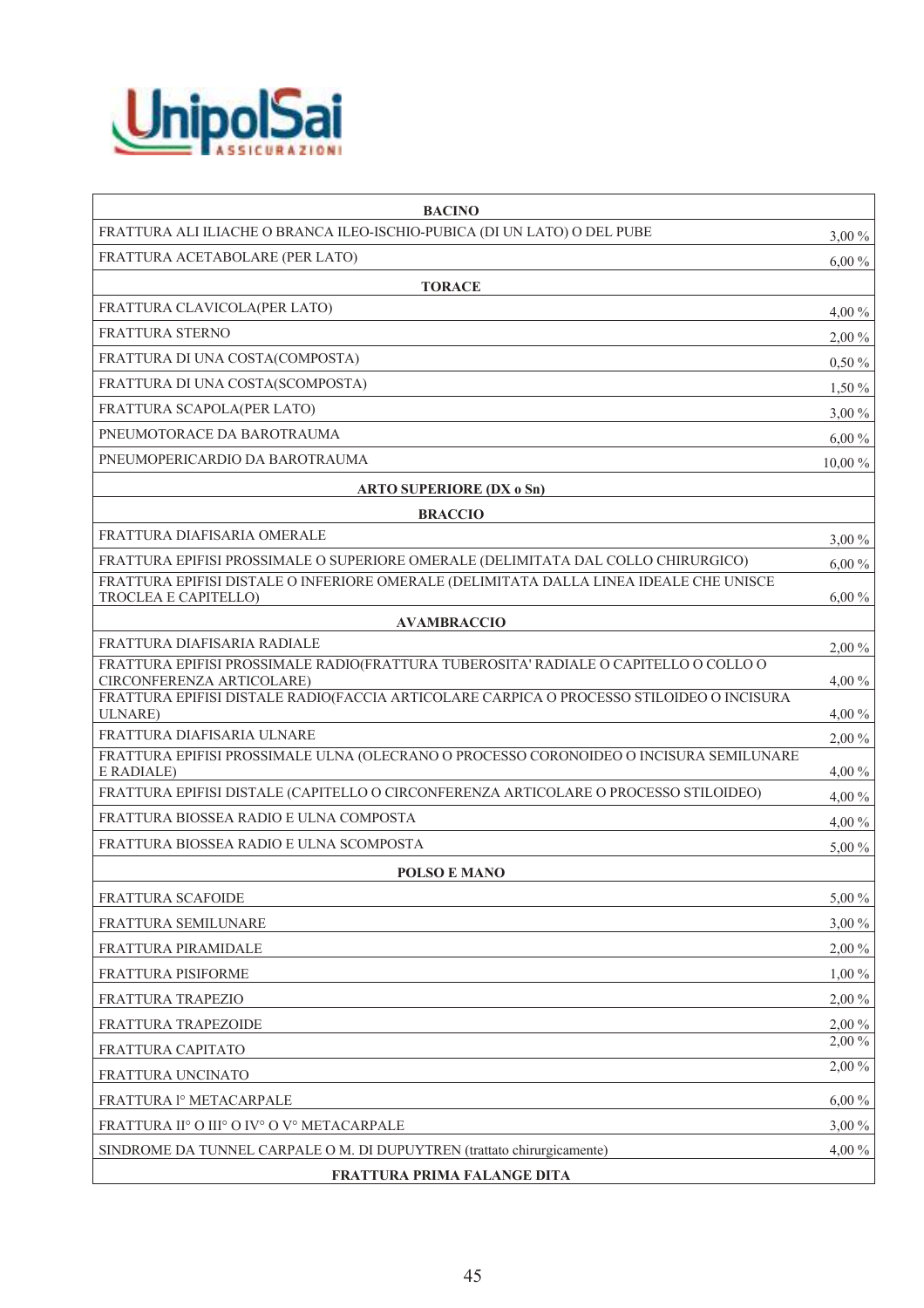

| <b>POLLICE</b>                                                                                                                                  | 4,00 %   |
|-------------------------------------------------------------------------------------------------------------------------------------------------|----------|
| <b>INDICE</b>                                                                                                                                   | $3,00\%$ |
| <b>MEDIO</b>                                                                                                                                    | $3,00\%$ |
| <b>ANULARE</b>                                                                                                                                  | 2,00 %   |
| <b>MIGNOLO</b>                                                                                                                                  | 3,00 %   |
| FRATTURA SECONDA FALANGE DITA                                                                                                                   |          |
| <b>POLLICE</b>                                                                                                                                  | $3,00\%$ |
| <b>INDICE</b>                                                                                                                                   | 2,50 %   |
| <b>MEDIO</b>                                                                                                                                    | 2,00 %   |
| <b>ANULARE</b>                                                                                                                                  | $1,00\%$ |
| <b>MIGNOLO</b>                                                                                                                                  | 2,00 %   |
| FRATTURA TERZA FALANGE DITA                                                                                                                     |          |
| <b>INDICE</b>                                                                                                                                   | 2,00 %   |
| <b>MEDIO</b>                                                                                                                                    | $1,00\%$ |
| <b>ANULARE</b>                                                                                                                                  | $1,00\%$ |
| <b>MIGNOLO</b>                                                                                                                                  | 2,00 %   |
| <b>ARTO INFERIORE(DX o SX)</b>                                                                                                                  |          |
| <b>FRATTURA FEMORE</b>                                                                                                                          |          |
| <b>DIAFISARIA</b>                                                                                                                               | $6,00\%$ |
| EPIFISI PROSSIMALE (Delimitata dal collo chirurgico)                                                                                            | 10,00 %  |
| EPIFISI DISTALE (Delimitata da una linea ideale che congiunge i due epicondili attraverso la fossa intercondiloidea e quella<br>sopratrocleare) | 10,00 %  |
| FRATTURA ROTULA                                                                                                                                 | 4,00 %   |
| <b>FRATTURA TIBIA</b>                                                                                                                           |          |
| <b>DIAFISARIA</b>                                                                                                                               | $3,00\%$ |
| ESTREMITA' SUPERIORE (eminenza intercondiloidea o faccette articolari superiori o condili o faccette articolare fibulare)                       | 5,00 %   |
| ESTREMITA' INFERIORE (malleolo mediale o faccetta articolare inferiore)                                                                         | 5,00 %   |
| <b>FRATTURA PERONE</b>                                                                                                                          |          |
| <b>DIAFISARIA</b>                                                                                                                               | 2,00 %   |
| ESTREMRTA' SUPERIORE(capitello o faccetta articolare tibiale)                                                                                   | $3,00\%$ |
| ESTREMITA' INFERIORE (malleolo laterale o faccetta articolare)                                                                                  | 4,00 %   |
| FRATTURA BIOSSEA TIBIA E PERONE COMPOSTA                                                                                                        | 5,00 %   |
| FRATTURA BIOSSEA TIBIA E PERONE SCOMPOSTA                                                                                                       | $6,00\%$ |
| <b>PIEDE</b>                                                                                                                                    |          |
| <b>TARSO</b>                                                                                                                                    |          |
| FRATTURA ASTRAGALO                                                                                                                              | $6,00\%$ |
| FRATTURA CALCAGNO                                                                                                                               | 7,00 %   |
| FRATTURA SCAFOIDE                                                                                                                               | $3,00\%$ |
| FRATTURA CUSOIDE                                                                                                                                | 4,00 %   |
| FRATTURA CUNEIFORME                                                                                                                             | $1,00\%$ |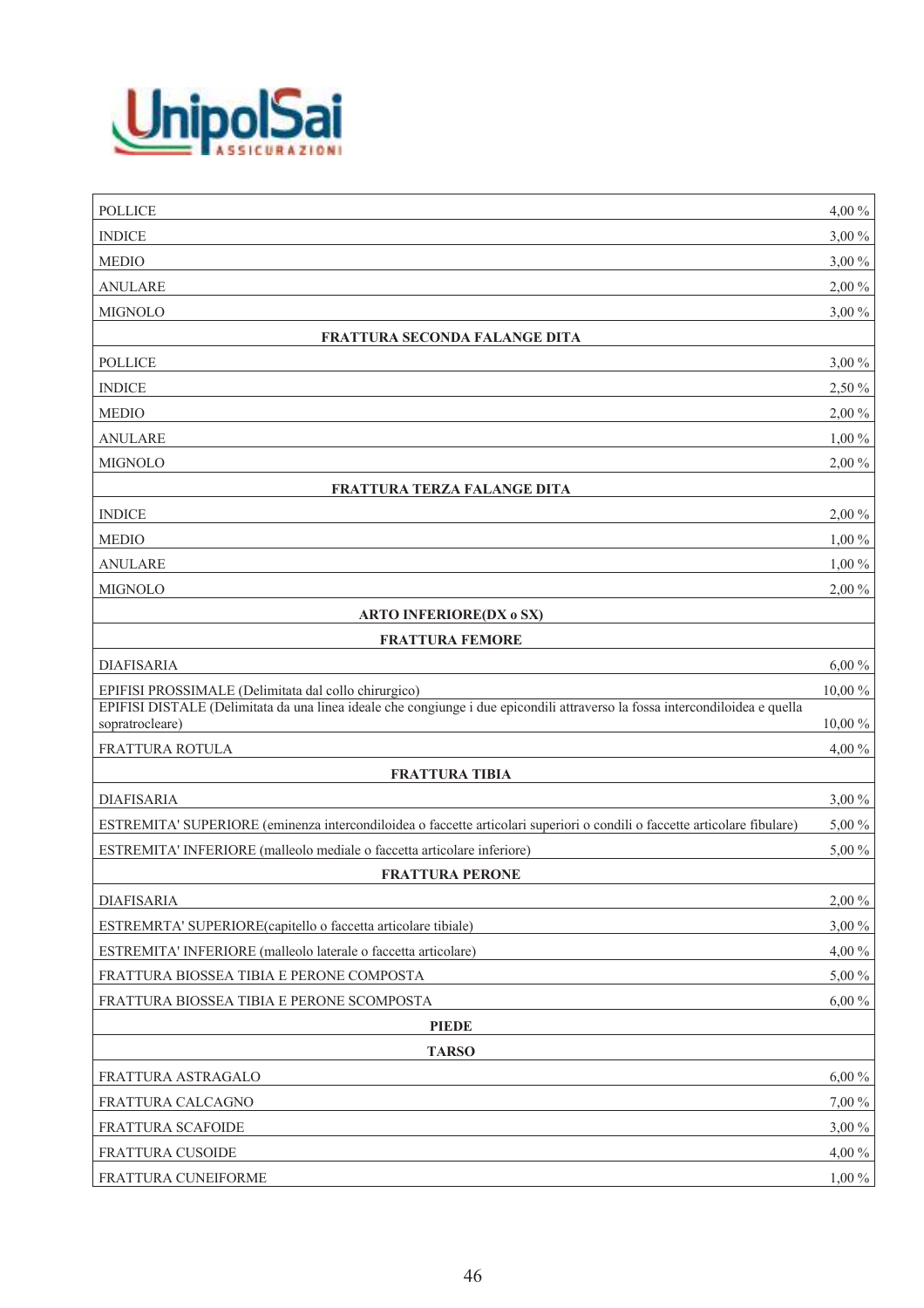

| <b>METATARSI</b>                                                                                                       |           |
|------------------------------------------------------------------------------------------------------------------------|-----------|
| FRATTURA <sup>1</sup> º METATARSALE                                                                                    | 4,00 %    |
| FRATTURA II° O III° O IV° O V° METATARSALE                                                                             | $2,00\%$  |
| <b>FALANGI</b>                                                                                                         |           |
| FRATTURA ALLUCE (I° o II° Falange)                                                                                     | 2,50 %    |
| FRATTURA Iº o IIº o IIIº FALANGE DI OGNI ALTRO DITO DEL PIEDE                                                          | $1,00\%$  |
| <b>LESIONI DENTARIE</b>                                                                                                |           |
| ROTTURA INCISIVO CENTRALE SUPERIORE (per ogni dente)                                                                   | 0,70%     |
| ROTTURA INCISIVO CENTRALE INFERIORE (per ogni dente)                                                                   | 0,20%     |
| ROTTURA INCISIVO LATERALE (per ogni dente)                                                                             | 0,50%     |
| ROTTURA CANINI (per ogni dente)                                                                                        | $1,00\%$  |
| ROTTURA PRIMI PREMOLARI (per ogni dente)                                                                               | $0,50\%$  |
| ROTTURA SECONDI PREMOLARI (per ogni dente)                                                                             | $0,75\%$  |
| ROTTURA PRIMI MOLARI (per ogni dente)                                                                                  | $1,50\%$  |
| ROTTURA SECONDI MOLARI (per ogni dente)                                                                                | $1,00\%$  |
| ROTTURA TERZO MOLARE SUPERIORE                                                                                         | $0,25\%$  |
| ROTTURA TERZO MOLARE INFERIORE                                                                                         | $0,50\%$  |
| <b>LESIONI PARTICOLARI</b>                                                                                             |           |
| ASPORTAZIONE CHIRURGICA DI PARTE DI TECA CRANICA (indipendentemente dall'estensione della breccia)                     | 8,00%     |
| ROTTURA MILZA CON SPLENECTOMIA                                                                                         | 10,00 %   |
| ROTTURA RENE CON NEFRECTOMIA                                                                                           | 15,00 %   |
| ESITI EPATECTOMIA (oltre un terzo del parenchima)                                                                      | 10,00 %   |
| GASTRORESEZIONE ESTESA (oltre la metà) o GASTRECTOMIA TOTALE                                                           | 40,00%    |
| RESEZIONE DEL TENUE (fino al 70% con conservazione valvola ileo-cecale) non cumulabile                                 | 20,00 %   |
| RESEZIONE DEL TENUE (oltre il 70% con coinvolgimento valvola ileo-cecale) non cumulabile                               | 40,00%    |
| RESEZIONE PARZIALE DEL COLON CON INTEGRITA' DEL RETTO non cumulabile                                                   | 15,00 %   |
| COLECTOMIA TOTALE non cumulabile                                                                                       | 40,00 %   |
| AMPUTAZIONE ADDOMINO-PERINEALE E ANO PRETERNATURALE non cumulabile                                                     | 60,00%    |
| COLECISTECTOMIA non cumulabile                                                                                         | 5,00 %    |
| SAFENECTOMIA MONOLATERALE O EMORROIDECTOMIA                                                                            | 4,00 %    |
| SAFENECTOMIA BILATERALE (non cumulabile)                                                                               | $6,00\%$  |
| EPATITI TOSSICHE O INFETTIVE (con test enzimatici e sieroproteici alterati e con bilirubinemia oltre i valori normali) | $10,00\%$ |
| PORTATORE ASINTOMATICO ANTICORPO POSITIVO (HIV +)                                                                      | 4,00 %    |
| PANCREATECTOMIA SUBTOTALE (oltre la metà) O TOTALE non cumulabile                                                      | 50,00 %   |
| ERNIA CRURALE O IPOEPIGASTRICA O OMBELICALE O DIAFRAMMATICA (trattate chirurgicamente)                                 | $3,00\%$  |
| ERNIA INGUINALE (trattata chirurgicamente)                                                                             | 5,00 %    |
| LOBOCTOMIA POLMONARE                                                                                                   | 15,00 %   |
| PNEUMONECTOMIA                                                                                                         | 30,00 %   |
| PROTESI SU AORTA TORACICA                                                                                              | 20,00 %   |
| PROTESI SU AORTA ADDOMINALE                                                                                            | $15,00\%$ |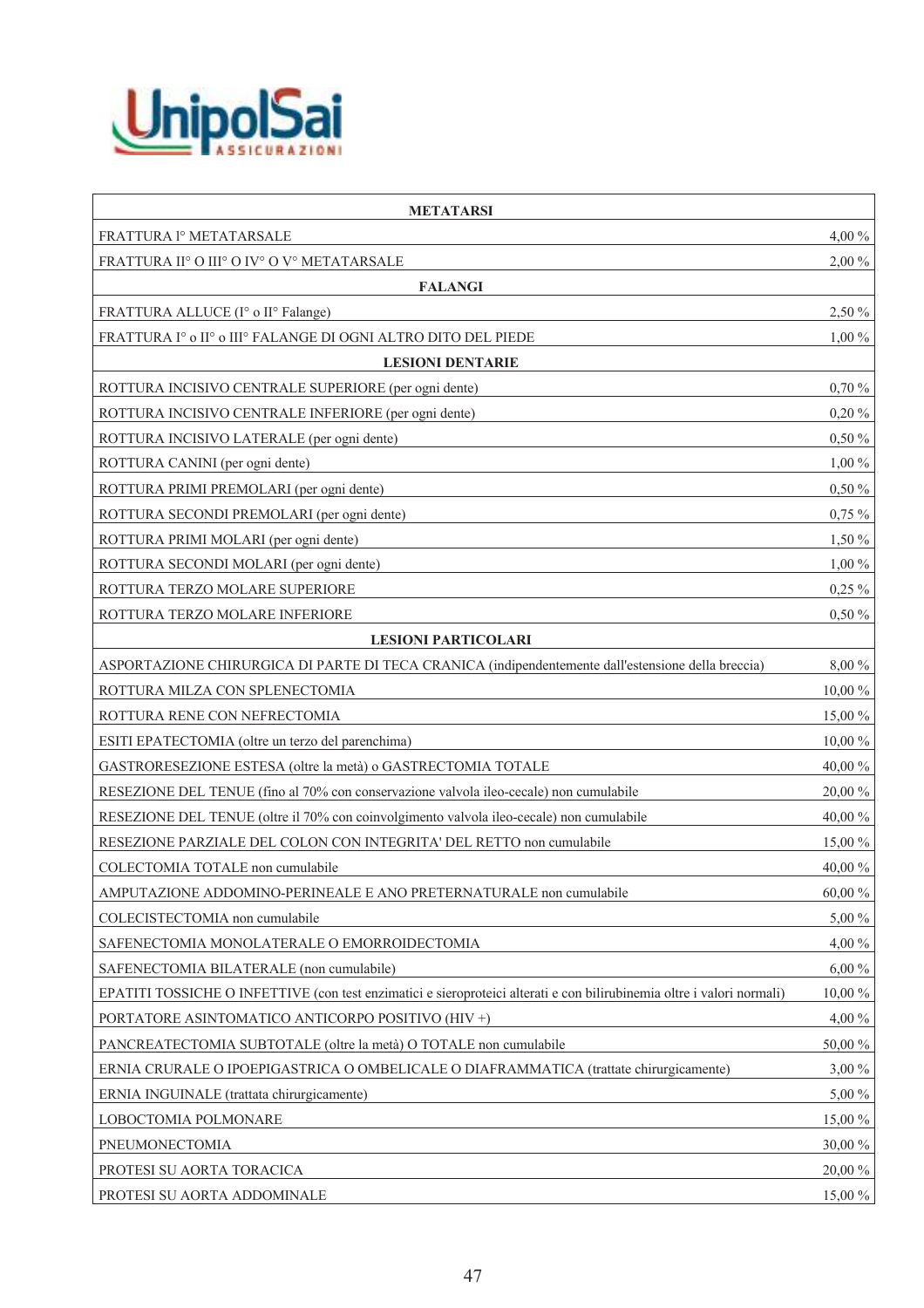

| PERDITA ANATOMICA DI UN GLOBO OCULARE                                                              | 35,00 %  |
|----------------------------------------------------------------------------------------------------|----------|
| CECITA' MONOLATERALE (Perdita irreversibile non inferiore a 9/10 di visus)                         | 25,00 %  |
| PERDITA TOTALE DELLA FACOLTA' VISIVA DI AMBEDUE GLI OCCHI                                          | 100,00 % |
| SORDITA' COMPLETA UNILATERALE                                                                      | 12,00 %  |
| SORDITA' COMPLETA BILATERALE                                                                       | 50,00 %  |
| PERDITA NASO (oltre i due terzi)                                                                   | 30,00 %  |
| CORDECTOMIA                                                                                        | 15,00 %  |
| <b>EMILARINGECTOMIA</b>                                                                            | 25,00 %  |
| LARINGECTOMIA                                                                                      | 50,00 %  |
| PERDITA LINGUA (oltre i due terzi)                                                                 | 70,00 %  |
| PERDITA COMPLETA DI UN PADIGLIONE AURICOLARE                                                       | 8,00 %   |
| PERDITA COMPLETA DI ENTRAMBI I PADIGLIONI AURICOLARI                                               | 15,00 %  |
| ERNIA DISCALE DA SFORZO (unica o plurima-trattata/e chirurgicamente-)                              | 8,00 %   |
| ROTTURA SOTTOCUTANEA TENDINE D'ACHILLE (trattata chirurgicamente)                                  | 4,00 %   |
| PROTESI D'ANCA (non cumulabile)                                                                    | 20,00 %  |
| PROTESI DI GINOCCHIO (non cumulabile)                                                              | 25,00 %  |
| PATELLECTOMIA TOTALE                                                                               | 10,00 %  |
| PATELLECTOMIA PARZIALE                                                                             | 4,00 %   |
| PERDITA ANATOMICA DI UN TESTICOLO                                                                  | 5,00 %   |
| PERDITA ANATOMICA DEI DUE TESTICOLI                                                                | 25,00 %  |
| PERDITA ANATOMICA DEL PENE                                                                         | 30,00 %  |
| ISTERECTOMIA (non cumulabile)                                                                      | 20,00 %  |
| ISTEROANNESSIECTOMIA BILATERALE                                                                    | 30,00 %  |
| OVARIECTOMIA O SALPINGECTOMIA MONOLATERALE                                                         | $5,00\%$ |
| USTIONI ESTESE A PIU' DEL 25% DELLA SUPERFICIE CORPOREA (documentate fotograficamente)             | 30,00 %  |
| PTOSI PALPEBRALE                                                                                   | 5,00 %   |
| EVIRAZIONE COMPLETA                                                                                | 45,00 %  |
| PERDITA DEL PENE                                                                                   | 35,00 %  |
| IMPOSSIBILITÀ ALL'EREZIONE                                                                         | 25,00 %  |
| CASTRAZIONE                                                                                        | 25,00 %  |
| <b>LESIONI MUSCOLO-TENDINEE</b>                                                                    |          |
| ROTTURA DELLA CUFFIA DEI ROTATORI (trattata chirurgicamente) non cumulabile                        | $9,00\%$ |
| ROTTURA DEL TENDINE DISTALE DEL BICIPITE BRACHIALE (trattata chirurgicamente)                      | 5,00 %   |
| ROTTURA DEL TENDINE PROSSIMALE DEL BICIPITE BRACHIALE (trattata chirurgicamente)                   | 7,00 %   |
| ROTTURA DEI TENDINI DELLE DITA DI UNA MANO (trattata chirurgicamente) valore massimo per ogni dito | $3,00\%$ |
| ROTTURA DEI TENDINI DEL QUADRICIPITE FEMORALE (trattata chirurgicamente) non cumulabile            | $6,00\%$ |
| LUSSAZIONE ARTICOLAZIONE TEMPORO-MANDIBOLARE (Documentata radiologicamente)                        | 4,00 %   |
| LUSSAZIONE RECIDIVANTE GLENO-OMERALE (trattata chirurgicamente)                                    | 7,00 %   |
| LUSSAZIONE GLENO-OMERALE (evidenziata radiologicamente)                                            | 5,00 %   |
| LUSSAZIONE STERNO-CLAVEARE (trattata chirurgicamente)                                              | $3,00\%$ |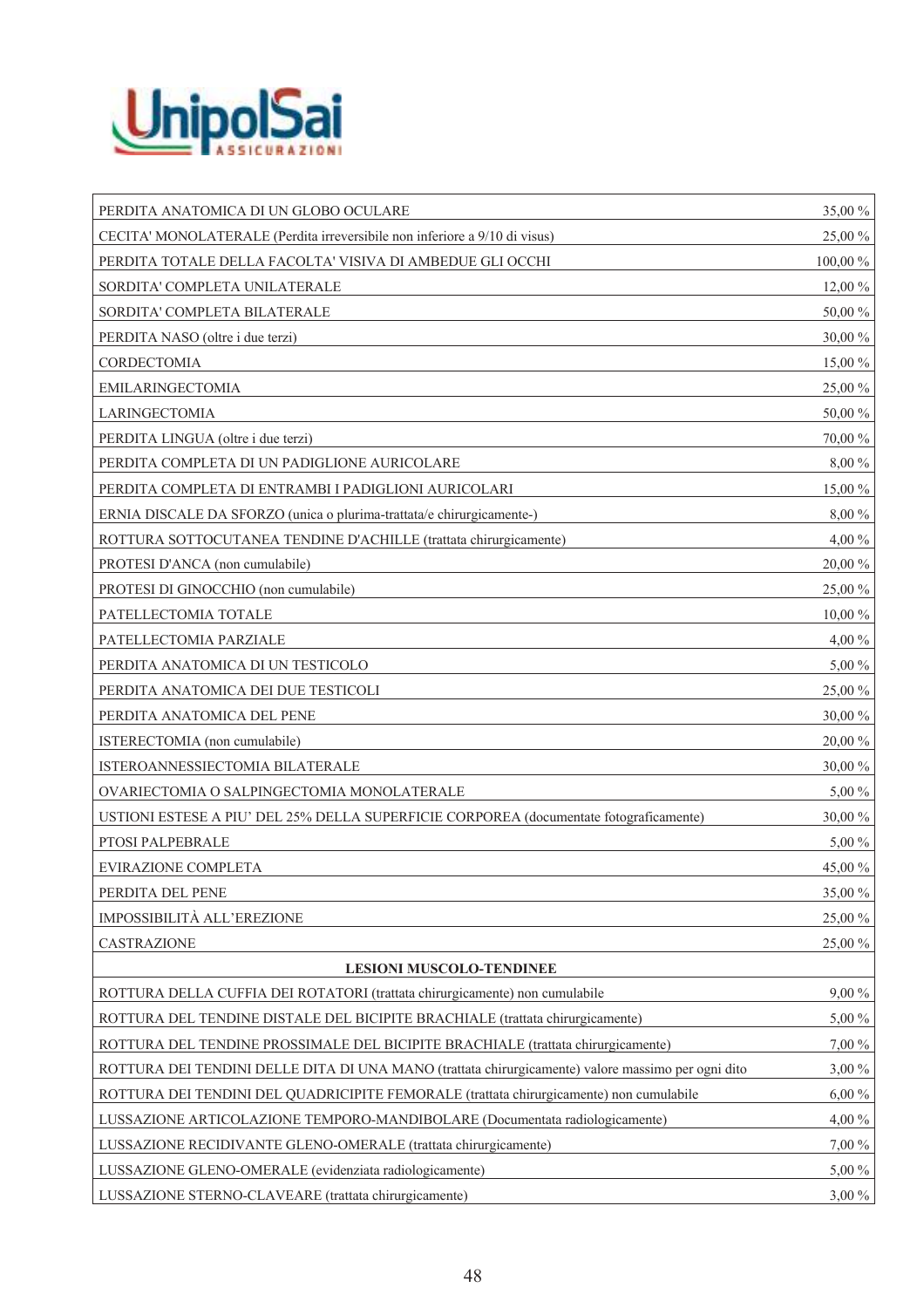

| LUSSAZIONE ACROMION-CLAVEARE (trattata chirurgicamente)                                                                                                 | $4,00\%$  |
|---------------------------------------------------------------------------------------------------------------------------------------------------------|-----------|
| LUSSAZIONE GOMITO (evidenziata radiologicamente)                                                                                                        | $6,00\%$  |
| LUSSAZIONE RADIO-CARPICA (trattata chirurgicamente) non cumulabile                                                                                      | 5,00 %    |
| LUSSAZIONE MF O IF $2^{\circ}$ - $3^{\circ}$ - $4^{\circ}$ - $5^{\circ}$ DITO DELLA MANO (evidenziata radiologicamente)<br>valore massimo per ogni dito | 2,50 %    |
| LUSSAZIONE MF O IF POLLICE (trattata chirurgicamente)                                                                                                   | 4,00 %    |
| LUSSAZIONE D'ANCA (Documentata radiologicamente)                                                                                                        | $10,00\%$ |
| LUSSAZIONE METATARSO-FALANGEA O IF DELL'ALLUCE (Documentata radiologicamente)                                                                           | $2,00\%$  |
| LUSSAZIONE METATARSO-FALANGEA O IF IIº O IIIº O IVº O Vº DITO DEL PIEDE (Documentata<br>radiologicamente)                                               | $1,00\%$  |
| LESIONE DEI LEGAMENTI COLLATERALI DEL GINOCCHIO (trattata chirurgicamente)                                                                              | $5,00\%$  |
| LESIONI DEL CROCIATO ANTERIORE O POSTERIORE O DEL PIATTO TIBIALE (trattate chirurgicamente)-non<br>cumulabili tra loro-                                 | 8,00 %    |
| LESIONI ISOLATE DELLA CAPSULA O MENISCALI (trattate chirurgicamente) non cumulabili tra loro-                                                           | 2,50 %    |
| LESIONE TENDINE ROTULEO (trattata chirurgicamente)                                                                                                      | 2,50 %    |
| LESIONI CAPSULO-LEGAMENTOSE DELLA TIBIO-PERONEO-ASTRAGALICA (trattate chirurgicamente) non<br>cumulabili tra loro-                                      | $6,00\%$  |
| LUSSAZIONE ULNO CARPICA                                                                                                                                 | $3,00\%$  |
| LUSSAZIONE ROTULA                                                                                                                                       | $3,00\%$  |
| <b>LUSSAZIONE TIBIO TARSICA</b>                                                                                                                         | $6,00\%$  |
| LUSSAZIONE VERTEBRALE                                                                                                                                   | 5,00 %    |
| <b>AMPUTAZIONI</b>                                                                                                                                      |           |
| <b>ARTO SUPERIORE</b>                                                                                                                                   |           |
| AMPUTAZIONE OLTRE I DUE TERZI DELL'ARTO SUPERIORE                                                                                                       | 80,00 %   |
| AMPUTAZIONE OLTRE I DUE TERZI DELL'AVAMBRACCIO                                                                                                          | 70,00 %   |
| AMPUTAZIONE DI UNA MANO O DI TUTTE LE DITA DI UNA MANO                                                                                                  | 65,00 %   |
| AMPUTAZIONE POLLICE E INDICE E MEDIO E ANULARE                                                                                                          | 52,00 %   |
| AMPUTAZIONE POLLICE E INDICE E MEDIO E MIGNOLO                                                                                                          | 58,00 %   |
| AMPUTAZIONE POLLICE E INDICE E ANULARE E MIGNOLO                                                                                                        | 56,00 %   |
| AMPUTAZIONE POLLICE E MEDIO E ANULARE E MIGNOLO                                                                                                         | 50,00 %   |
| AMPUTAZIONE INDICE E MEDIO E ANULARE E MIGNOLO                                                                                                          | 44,00 %   |
| AMPUTAZIONE POLLICE E INDICE E MEDIO                                                                                                                    | 45,00 %   |
| AMPUTAZIONE POLLICE E INDICE E ANULARE                                                                                                                  | 42,00 %   |
| AMPUTAZIONE POLLICE E INDICE E MIGNOLO                                                                                                                  | 47,00 %   |
| AMPUTAZIONE POLLICE E MEDIO E ANULARE                                                                                                                   | 38,00%    |
| AMPUTAZIONE POLLICE E MEDIO E MIGNOLO                                                                                                                   | 43,00 %   |
| AMPUTAZIONE POLLICE E ANULARE E MIGNOLO                                                                                                                 | 40,00%    |
| AMPUTAZIONE INDICE E MEDIO E ANULARE                                                                                                                    | 32,00 %   |
| AMPUTAZIONE INDICE E MEDIO E MIGNOLO                                                                                                                    | 37,00 %   |
| AMPUTAZIONE MEDIO E ANULARE E MIGNOLO                                                                                                                   | $30,00\%$ |
| AMPUTAZIONE POLLICE E INDICE                                                                                                                            | 35,00 %   |
| AMPUTAZIONE POLLICE E MEDIO                                                                                                                             | 35,00 %   |
|                                                                                                                                                         |           |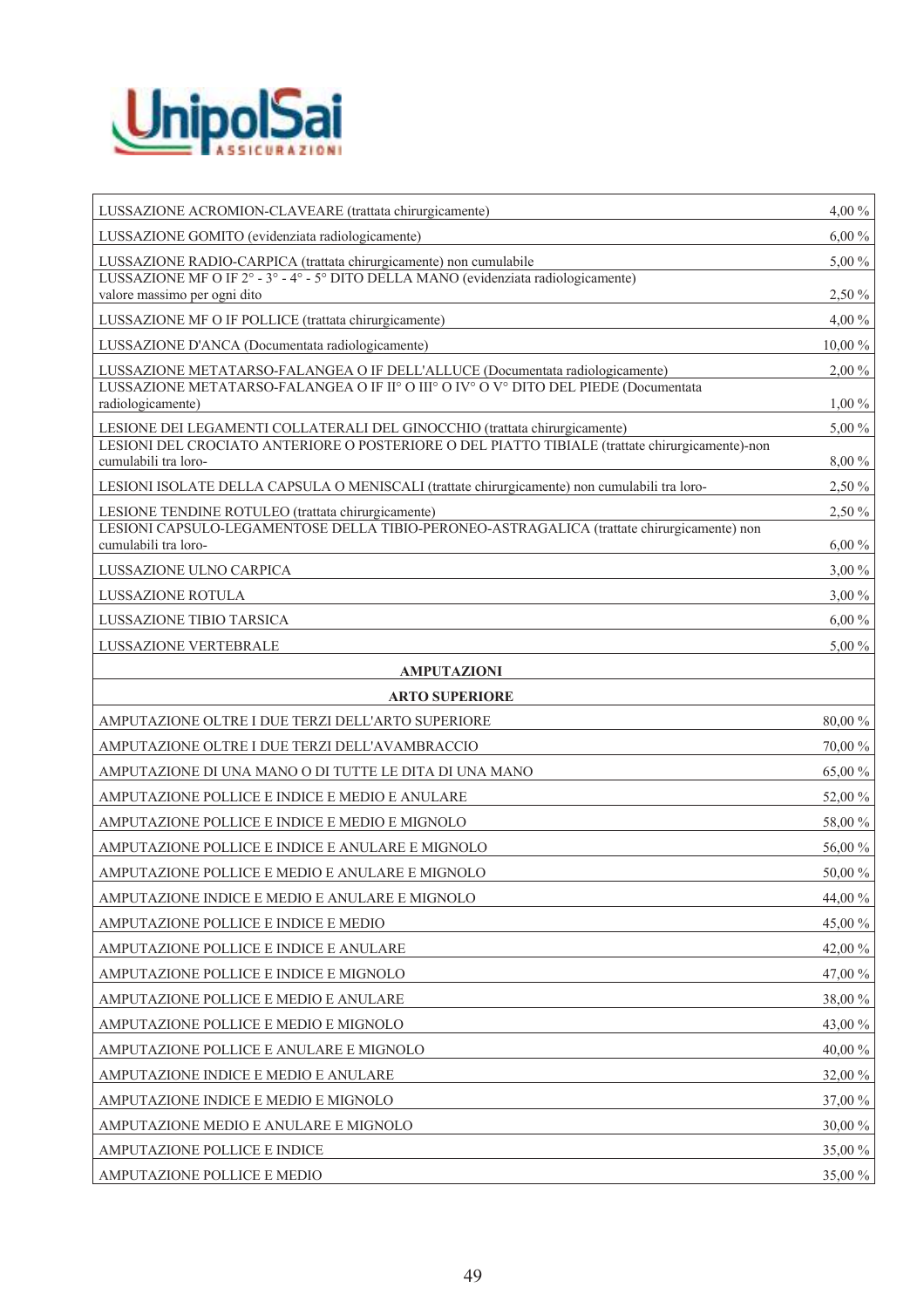

| AMPUTAZIONE POLLICE E ANULARE                                                           | 28,00 %     |
|-----------------------------------------------------------------------------------------|-------------|
| AMPUTAZIONE POLLICE E MIGNOLO                                                           | 33,00 %     |
| AMPUTAZIONE INDICE E MEDIO                                                              | 24,00 %     |
| AMPUTAZIONE INDICE E ANULARE                                                            | 22,00 %     |
| AMPUTAZIONE INDICE E MIGNOLO                                                            | 27,00 %     |
| AMPUTAZIONE MEDIO E ANULARE                                                             | 18,00 %     |
| AMPUTAZIONE MEDIO E MIGNOLO                                                             | 23,00 %     |
| AMPUTAZIONE ANULARE E MIGNOLO                                                           | $20,\!00$ % |
| AMPUTAZIONE OLTRE I DUE TERZI DEL POLLICE                                               | 20,00 %     |
| AMPUTAZIONE OLTRE I DUE TERZI DELL'INDICE                                               | 14,00 %     |
| AMPUTAZIONE OLTRE I DUE TERZI DEL MEDIO                                                 | 10,00 %     |
| AMPUTAZIONE OLTRE I DUE TERZI DELL'ANULARE                                              | 7,00 %      |
| AMPUTAZIONE OLTRE I DUE TERZI DEL MIGNOLO                                               | 12,00 %     |
| AMPUTAZIONE OLTRE I DUE TERZI DELLA FALANGE UNGUEALE DEL POLLICE                        | 13,00 %     |
| AMPUTAZIONE OLTRE I DUE TERZI DELLA FALANGE UNGUEALE DELL'INDICE                        | 5,00 %      |
| AMPUTAZIONE OLTRE I DUE TERZI DELLA FALANGE UNGUEALE DEL MEDIO                          | 3,50 %      |
| AMPUTAZIONE OLTRE I DUE TERZI DELLA FALANGE UNGUEALE DELL'ANULARE                       | 2,50 %      |
| AMPUTAZIONE OLTRE I DUE TERZI DELLA FALANGE UNGUEALE DEL MIGNOLO                        | 4,50 %      |
| AMPUTAZIONE DELLA II° E III° FALANGE DELL'INDICE                                        | 10,00 %     |
| AMPUTAZIONE DELLA II° E III° FALANGE DEL MEDIO                                          | 8,00 %      |
| AMPUTAZIONE DELLA II° E III° FALANGE DELL'ANULARE                                       | 6,00%       |
| AMPUTAZIONE DELLA II° E III° FALANGE DEL MIGNOLO                                        | 9,00 %      |
| <b>ARTO INFERIORE</b>                                                                   |             |
| AMPUTAZIONE OLTRE I DUE TERZI DELL'ARTO INFERIORE (al di sopra della metà della coscia) | 70,00 %     |
| AMPUTAZIONE AL DI SOTTO DELLA META' DELLA COSCIA (ma al di sopra del ginocchio)         | 65,00 %     |
| AMPUTAZIONE TOTALE O OLTRE I DUE TERZI DELLA GAMBA (al di sotto del ginocchio)          | 65,00 %     |
| AMPUTAZIONE DI GAMBA AL TERZO INFERIORE                                                 | 50,00 %     |
| PERDITA DI UN PIEDE                                                                     | 45,00 %     |
| PERDITA DELL'AVAMPIEDE ALLA LINEA TARSO-METATARSALE                                     | 27,00 %     |
| PERDITA DI AMBEDUE I PIEDI                                                              | $100,00\%$  |
| PERDITA DELL'ALLUCE                                                                     | $6,00\%$    |
| PERDITA DELLA FALANGE UNGUEALE DELL'ALLUCE                                              | $3,00\%$    |
| PERDITA DI OGNI ALTRO DITO DEL PIEDE                                                    | $1,00\%$    |
| LESIONI SISTEMA NERVOSO PERIFERICO (Permanenti - Stabilizzati)                          |             |
| <b>ARTO SUPERIORE</b>                                                                   |             |
| LESIONE TOTALE PLESSO BRACHIALE                                                         | 60,00 %     |
| SINDROME RADICOLARE SUPERIORE TIPO DUCHENNE ERB C5 - D1                                 | 45,00 %     |
| SINDROME RADICOLARE INFERIORE TIPO DEJERINE KLUMPKE                                     | 45,00 %     |
| PARALISI COMPLETA NERVO ASCELLARE                                                       | 18,00 %     |
| PARALISI COMPLETA NERVO RADIALE                                                         | 35,00 %     |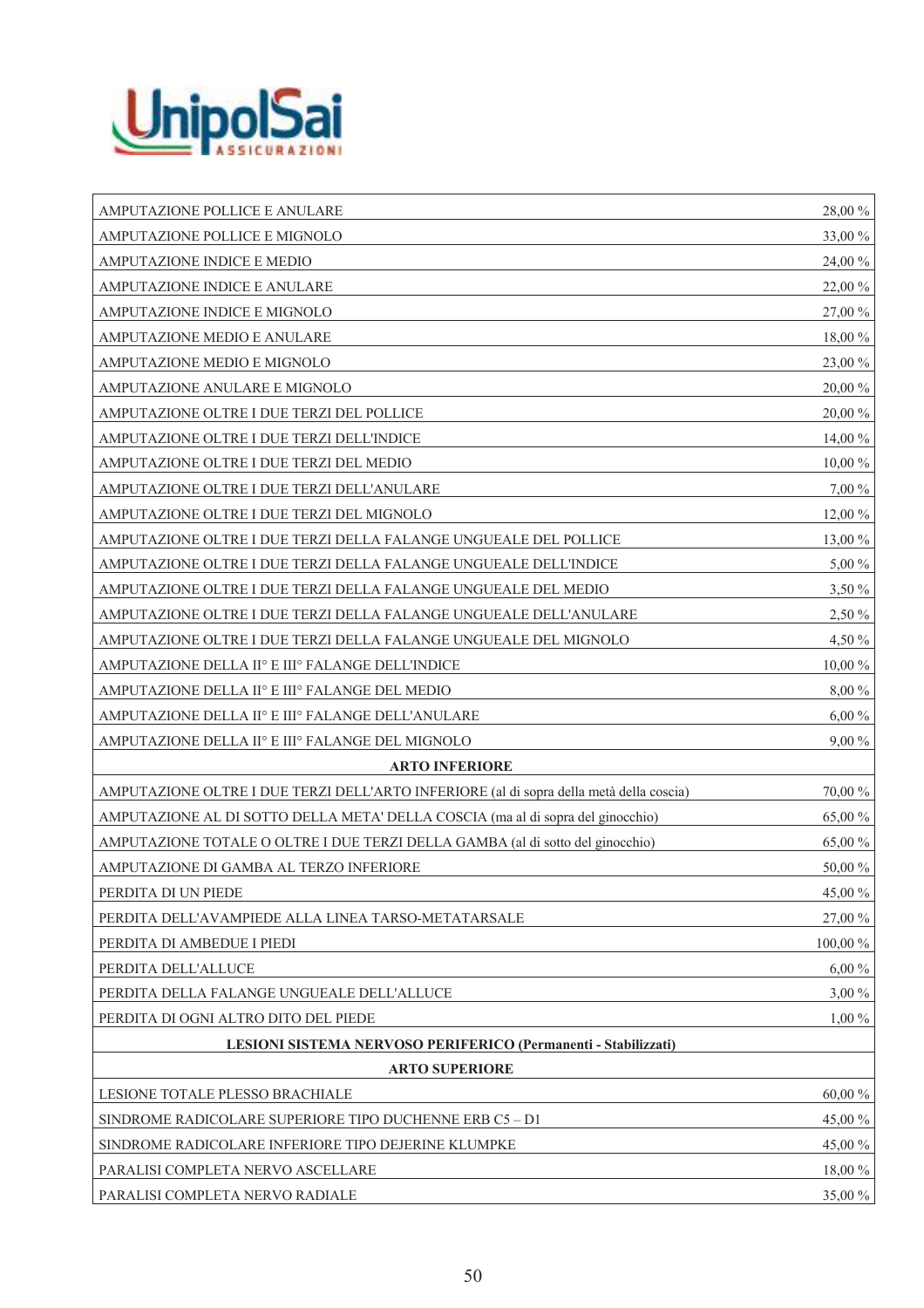

| PARALISI BASSA NERVO RADIALE                                                                                 | 25,00 %  |
|--------------------------------------------------------------------------------------------------------------|----------|
| PARALISI COMPLETA NERVO MEDIANO                                                                              | 40,00%   |
| PARALISI COMPLETA NERVO ULNA                                                                                 | 25,00 %  |
| PARALISI BASSA NERVO ULNARE                                                                                  | 20,00 %  |
| <b>ARTO INFERIORE</b>                                                                                        |          |
| PARALISI COMPLETA PLESSO LOMBARE D12-L4                                                                      | 35,00 %  |
| PARALISI COMPLETA NERVO FEMORALE                                                                             | 30,00 %  |
| PARALISI COMPLETA NERVO SCIATICO                                                                             | 45,00 %  |
| PARALISI BASSA NERVO SCIATICO                                                                                | 38,00 %  |
| PARALISI COMPLETA NERVO SCIATICO POPLITEO ESTERNO                                                            | 20,00 %  |
| PARALISI COMPLETA NERVO SCIATICO POPLITEO INTERNO                                                            | 22,00 %  |
| LESIONI SISTEMA NERVOSO CENTRALE                                                                             |          |
| EPILESSIA POST TRAUMATICA, CONTROLLATA FARMACOLOGICAMENTE, CON CRISI SPORADICHE                              | 15,00 %  |
| EPILESSIA POST TRAUMATICA, CONTROLLATA FARMACOLOGICAMENTE, CON CRISI SETTIMANALI                             | 30,00 %  |
| PARAPARESI CON DEFICITIT DI FORZA MODERATA E POSSIBILITÀ DI DEAMBULAZIONE CON APPOGGIO                       | 40,00 %  |
| MONOPARESI DI ARTO SUPERIORE CON DEFICIT DI FORZA E IMPOSSIBILITÀ AI MOVIEMENTI FINI DELLA<br><b>MANO</b>    | 40,00 %  |
| MONOPARESI ARTO INFERIORE CON MODERATO DEFICIT DI FORZA, ANDATURA FALCIANTE E POSSIBILE<br>SOLO CON APPOGGIO | 35,00 %  |
| <b>USTIONI</b>                                                                                               |          |
| <b>CAPO</b>                                                                                                  |          |
| USTIONE 2° O 3° GRADO DEL 6-10% DELLA SUPERFICIE DEL VISO                                                    | $3,00\%$ |
| USTIONE 2° O 3° GRADO DEL 11-15% DELLA SUPERFICIE DEL VISO                                                   | 10,00 %  |
| USTIONE 2° O 3° GRADO DEL 16-25% DELLE SUPERFICIE DEL VISO                                                   | 14,00 %  |
| USTIONE 2° O 3° GRADO SUPERIORE AL 25% DELLA SUPERFICIE DEL VISO                                             | 18,00 %  |
| USTIONE 2° O 3° GRADO DI 15-30% DELLA SUPERFICIE DEL CUOIO CAPELLUTO                                         | 5,00 %   |
| USTIONE 2° O 3° GRADO SUPERIORE AL 30% DELLA SUPERFICIE DEL CUOIO CAPELLUTO                                  | 10,00 %  |
| <b>ARTI SUPERIORI E INFERIORI</b>                                                                            |          |
| USTIONE 2° O 3° GRADO DI 11-20% DELLA SUPERFICIE DI ARTO SUPERIORE O INFERIORE                               | 5,00 %   |
| USTIONE 2° O 3° GRADO 21-30% DELLA SUPERFICIE DI ARTO SUPERIORE O INFERIORE                                  | 10,00 %  |
| USTIONE 2° O 3° GRADO DI 31-50% DELLA SUPERFICIE DI ARTO SUPERIORE O INFERIORE                               | 15,00 %  |
| USTIONE 2° O 3° GRADO DI OLTRE IL 50% DELLA SUPERFICIE DI ARTO SUPERIORE O INFERIORE                         | 20,00 %  |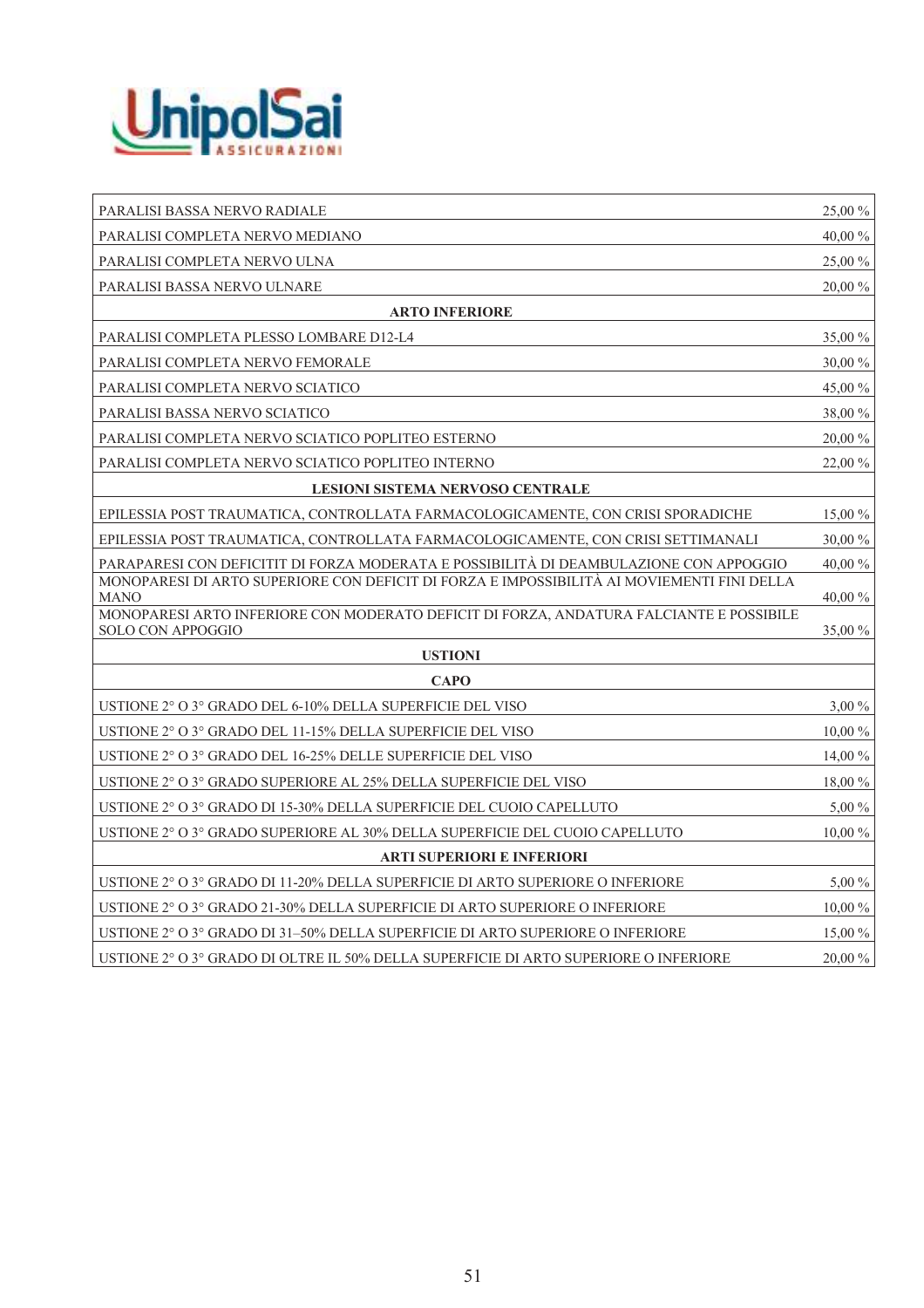

### **Dove posso trovare il modulo di denuncia di infortunio?**

Il modulo è disponibile sul sito dell'Asi ( compilabile on line) e su quello della "Assieur Consulting srl"

#### **Come e a chi devo inoltrare la denuncia di infortunio?**

La denuncia di un infortunio va effettuata "preferibilmente via mail" collegandosi al sito dell'Asi (compilabile on line) , o della "Assieur Consulting srl"

#### **Da chi deve essere compilato il modulo di denuncia?**

Il modulo deve essere compilato dall'infortunato (o dai genitori in caso di minore) e sempre controfirmato dalla società di appartenenza

#### **Ho sempre diritto al rimborso delle spese sostenute a seguito di infortunio?**

\* per i tesserati "A" non è prevista la garanzia del rimborso delle spese mediche

\* per i tesserati "B" "C" e "C1" è previsto il rimborso solo se l'infortunio comporta una invalidità permanente superiore al 4% per i tesserati "B" ed al 3% per i tesserati "C" e "C1"

#### **È prevista una franchigia sul rimborso delle spese?**

Sì, è prevista una franchigia di 250,00 euro

#### **Come posso conoscere il grado di infortunio riportato a seguito del mio infortunio?**

Consultando la Tabella Lesioni che puoi trovare sul sito dell'Asi e su quello della agenzia assicurativa di riferimento "Assieur Consulting srl". Nei casi più gravi sarà poi un medico, nominato dalla Compagnia, a valutare i postumi dell'infortunio

#### **Quali documenti devo trasmettere?**

Inizialmente ti basta compilare e trasmettere "esclusivamente via mail" il modulo di denuncia di infortunio che trovi sui siti dell'Asi e dell'Assieur Consulting srl, allegando semplicemente il certificato di pronto soccorso e copia della tessera ASI. Sarai poi contattato per l'eventuale ulteriore documentazione

#### UnipolSai Assicurazioni S.p.A.



Sede Legale: via Stalingrado, 45 - 40128 Bologna (Italia) - unipolsaiassicurazioni@pec.unipol.it - tel. +39 051 5077111 - fax +39 051 375349 Capitale Sociale i.v. Euro 2.031.454.951.73 - Registro delle Imprese di Bologna, C.F. e P.IVA 00818570012 - R.E.A. 511469 Società soggetta all'attività di direzione e coordinamento di Unipol Gruppo Finanziario S.p.A., iscritta all'Albo Imprese di Assicurazione e riassicurazione Sez. I al n. 1.00006 e facente parte del Gruppo Assicurativo Unipoliscritto all'Albo dei gruppi assicurativi al n. 046

www.unipolsai.com - www.unipolsai.it